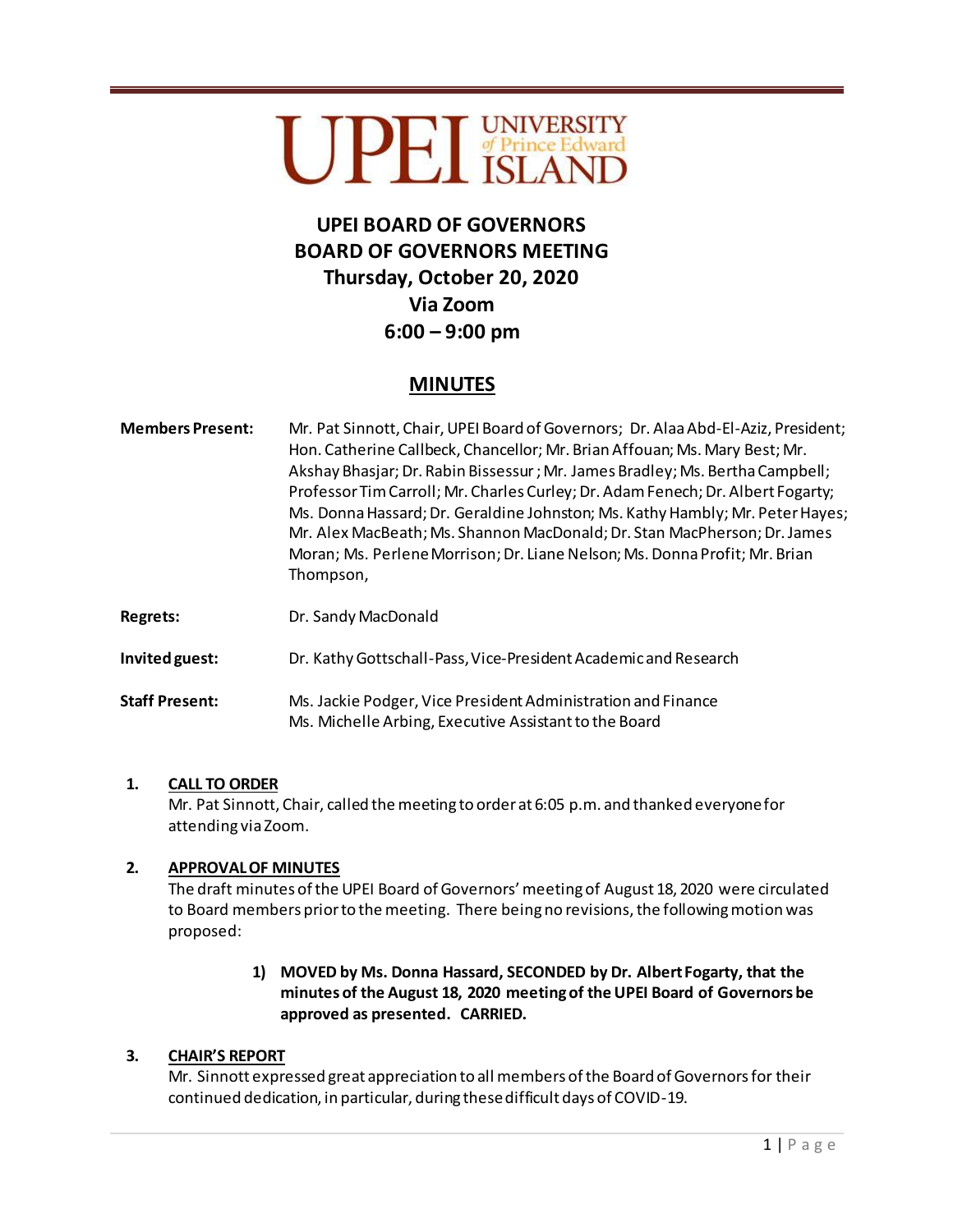#### **4. PRESIDENT'S REPORT**

President Abd-El-Aziz acknowledged the UPEI Actuarial Program which has received significant recognition by the Society of Actuaries for all three VEE's (Validation by Educational Experience). He expressed appreciation to Mr. Pat Sinnott and Mr. Peter Hayes for their support of the School of Mathematical and Computational Sciences. President Abd-El-Aziz thanked all faculty and staff that have been doing an outstanding job during the COVID-19 pandemic as well as our students who choose UPEI as their home. He thanked members of the Board of Governors for their support with the roadway and residence.

#### **6. STUDENT UNION REPORT**

Mr. Brian Affouan, Student Union President, provided an update on various areas the Student Union is involved in. Given the pandemic situation, the Student Union Food Bank is operating by not only handing out food but also gift cards. Student Union events are happening as a hybrid model. Clubs and societies have sanitization kits that can be signed out. The Fox and Crow is now back open. Council elections have just taken place. Any events that occur are in accordance with the PEI Chief Public Health Office guidance.

#### **6. SENATE REPORT TO THE BOARD:**

Ms. Bertha Campbell reported that Senate met on September 18 and covered the following topics:

- i. Senate unanimously approved that UPEI will continue with a blended delivery model for the Winter Academic Semester, January–April 2021, but we will also look at providing additional in-person experiences and activities, where possible, that align with PEI Chief Public Health Office guidance.
- ii. An ad-hoc committee, chaired by the Vice-President Academic and Research is looking into Convocation options and will bring a proposal regarding Convocation to Senate for discussion.

#### **7. BOARD COMMITTEES' UPDATES:**

**a) Finance and Audit Committee:** Mr. Alex MacBeath provided updates on several items from the October 6 Committee meeting.

At the committee meeting, Ms. Tara Judson, Comptroller, presented the UPEI Consolidated Financial Statements April 30, 2020. These were circulated to Board members in advance of the Board meeting. Representatives from Grant Thornton were in attendance at the committee meeting and discussed the Audit findings.

#### **2) MOVED by Mr. Alex MacBeath, SECONDED by Mr. James Bradley, that the UPEI Board of Governors approve the UPEI Consolidated Financial Statements April 30, 2020 as presented and recommended by the Finance and Audit Committee. CARRIED.**

Mr. Alex MacBeath provided an overview of the discussion from the committee meeting in regard to the External Auditors Oversight and Appointment Process.